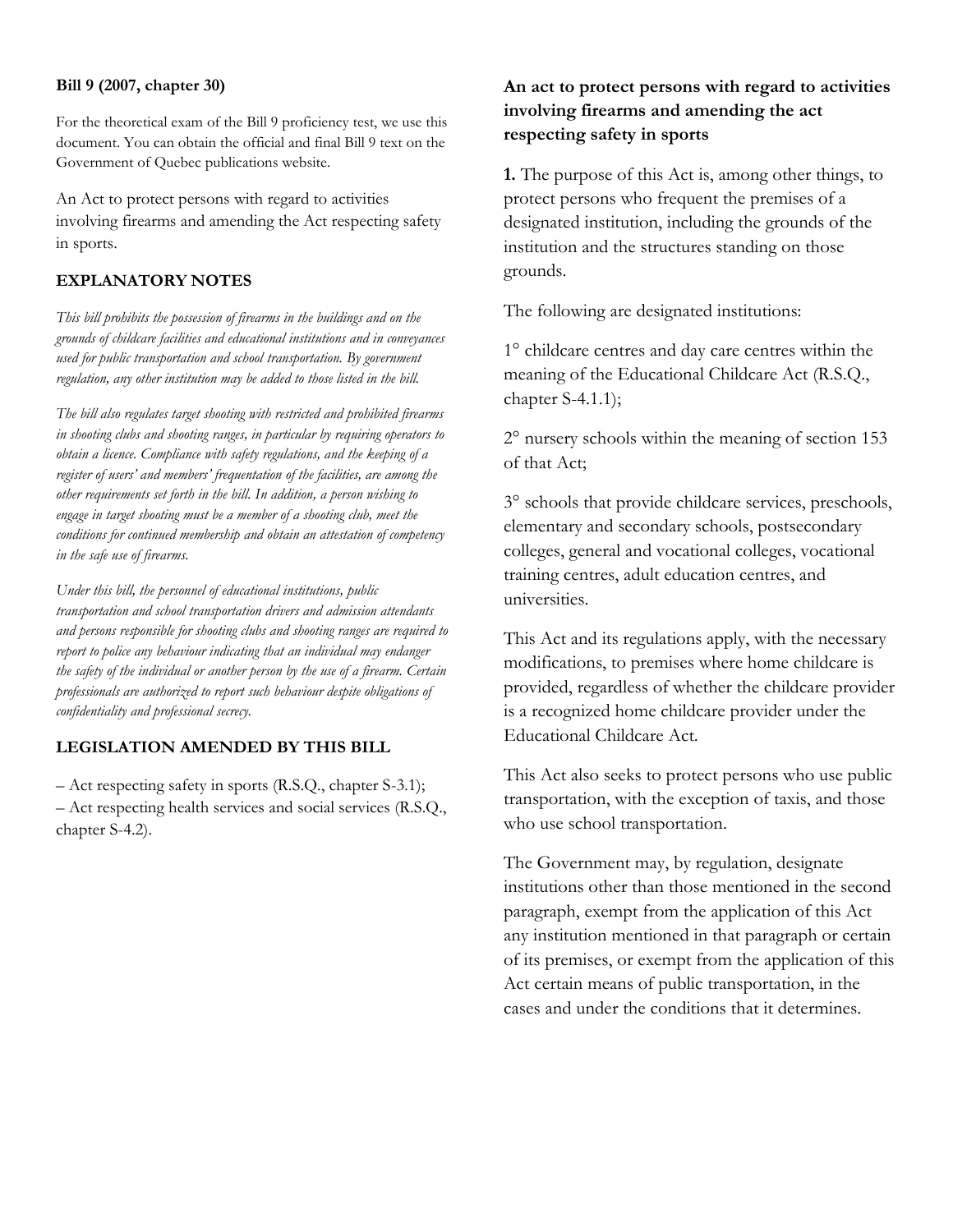**2.** No person may be in possession of a firearm within the meaning of the Criminal Code (Revised Statutes of Canada, 1985, chapter C-46) on the premises of a designated institution. This also applies to public transportation, with the exception of taxis, and to school transportation.

A person who contravenes the first paragraph is guilty of an offence and liable to a fine of \$500 to \$5,000.

**3.** Section 2 does not apply to public officers within the meaning of section 117.07 of the Criminal Code, to persons authorized to bear firearms for the protection of their own or another's life or for use in the course of their lawful professional activity, or to persons designated by government regulation, with regard to the responsibilities they assume or the activities they exercise and under the conditions determined in the regulation.

**4.** The Minister may exceptionally authorize an activity involving firearms to take place on the premises of a designated institution, in the cases, for the duration and under the conditions determined by the Minister.

**5.** A peace officer who has reasonable grounds to believe that a person is contravening section 2 may, without a warrant, search that person and the person's immediate environment, and seize any firearm in the person's possession.

A firearm thus seized may be detained for a period of 90 days. At the end of that period it must be given back to the owner unless that person is not in compliance with the Firearms Act (Statutes of Canada, 1995, chapter 39) or detention of the firearm is required for legal proceedings.

When a person is found guilty of an offence under section 2, the judge may, on application by the prosecuting party, declare the seized firearm to be confiscated.

The provisions of articles 129 to 141 of the Code of Penal Procedure (R.S.Q., chapter C-25.1) that relate to the custody, detention and disposition of things seized, and are complementary to and not incompatible with this section, apply with the necessary modifications.

**6.** A teacher, professional or other person working at a designated institution who has reasonable grounds to believe that a person is contravening section 2, or that a firearm is on the premises of the institution, must advise the police of the situation immediately. This also applies to public transportation or school transportation admission attendants and drivers with regard to persons who use such transportation.

**7.** A teacher or a professional occupying a management position at a designated institution who has reasonable grounds to believe that a person on the premises of the institution is behaving in such a way as to compromise the safety of that person or another person by the use of a firearm, must report that behaviour to the police, providing the latter only with such information as is required to facilitate police intervention. This also applies to public transportation or school transportation admission attendants and drivers with regard to persons who use such transportation.

**8.** A professional referred to in the second paragraph who, in the course of exercising his or her profession, has reasonable grounds to believe that a person is behaving in such a way as to compromise the safety of that person or another person by the use of a firearm, is authorized to report that behaviour to the police, providing the latter only with such information as is required to facilitate police intervention, including information protected by professional secrecy and despite any provision binding the professional to maintain confidentiality, particularly in matters regarding health and social services.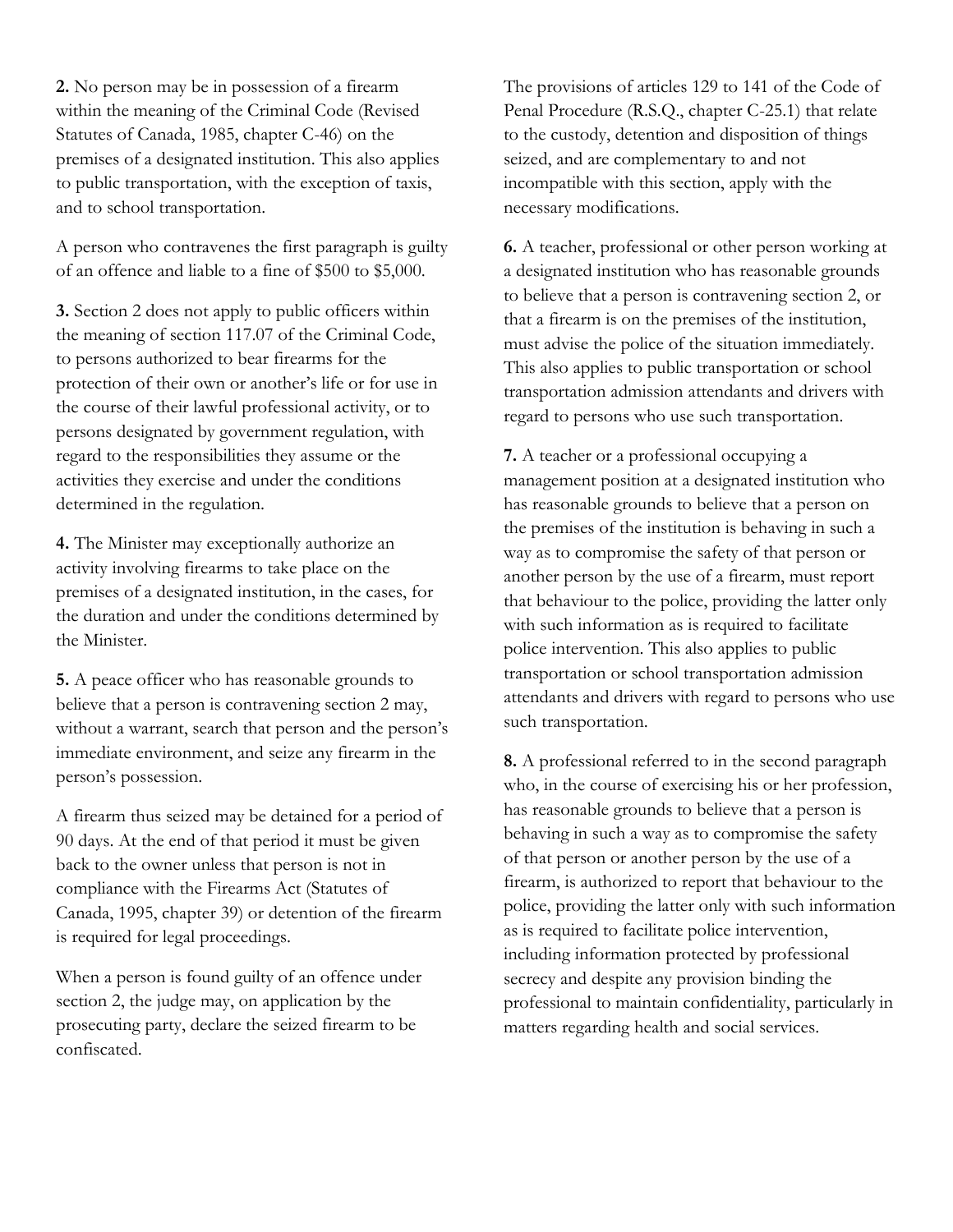For the purposes of this section, a professional is

1° a physician;

2° a psychologist;

3° a vocational guidance counsellor or psychoeducator;

4° a nurse; or

5° a social worker or marriage and family therapist.

The Government may, by regulation, make the provisions of the first paragraph applicable to a professional not mentioned in the second paragraph.

A professional referred to in this section who is in the situation described in this section is not required to comply with section 6.

**9.** A director of an institution that operates a hospital centre or local community service centre within the meaning of the Act respecting health services and social services (R.S.Q., chapter S-4.2), or a person designated by the director, must report to the police any instance of a person being treated in the institution for an injury caused by a projectile from a firearm, specifying only the person's identity, if known, and the name of the institution. This information is communicated orally and as soon as is practicably possible, considering the importance of not hampering the treatment of the person concerned or disrupting the normal course of the institution's activities.

The Government may, by regulation,

1° in the cases and under the conditions it determines, make other health establishments or private health facilities operated by physicians subject to the obligation to report to the police as set out in the first paragraph, which private health facilities must designate a person within the facility to assume that obligation;

2° determine any other information to be reported to the police to facilitate their intervention; and

3° specify any other requirement regarding a report to the police.

**10.** A person cannot be prosecuted for acts performed in good faith in accordance with sections 6 to 9.

No person may divulge or be compelled to divulge the identity of a person who acts in accordance with those sections, despite section 88 of the Act respecting Access to documents held by public bodies and the Protection of personal information (R.S.Q., chapter A-2.1).

**11.** The clerk of the Court of Québec must inform the chief firearms officer immediately of an application referred to in article 778 of the Code of Civil Procedure (R.S.Q., chapter C-25) relating to a person whose mental state presents a danger to that person or to other persons and provide the chief firearms officer with the name, address and date of birth of the person and with the court file number. The chief firearms officer must verify whether the person is in possession of a firearm, has access to a firearm or holds a licence to acquire a firearm. If the verification proves negative, the chief firearms officer must destroy the information five years after being so informed.

At the request of the chief firearms officer, the clerk confirms whether or not a person identified by the officer and applying for a licence or authorization under the Firearms Act has previously been the subject of an application referred to in article 778 of the Code of Civil Procedure. If so, the clerk provides the chief firearms officer with the court file number relating to the application.

The chief firearms officer is the person designated by the Minister of Public Security to act as such in Québec under the Firearms Act.

**12.** Any person who contravenes a regulation under this Act, other than a regulation under section 9, is guilty of an offence and liable to a fine of \$500 to \$5,000.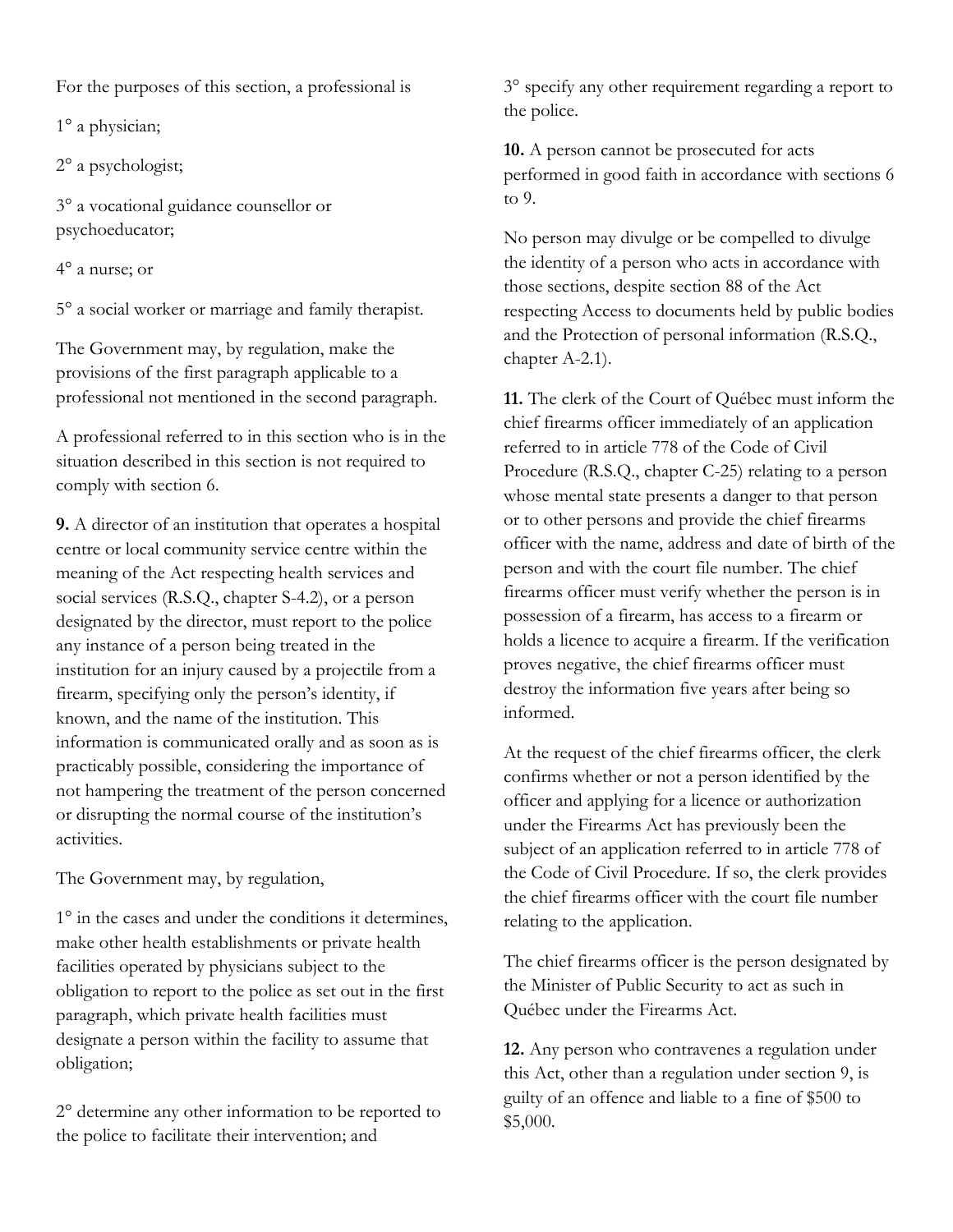**13.** The Minister of Public Security is responsible for the administration of this Act.

## **ACT RESPECTING SAFETY IN SPORTS**

**14.** The Act respecting safety in sports (R.S.Q., chapter S-3.1) is amended by inserting the following chapter after Chapter V.2:

### **"CHAPTER V.3**

## "TARGET SHOOTING **"DIVISION I** "SHOOTING CLUB AND SHOOTING RANGE

**"46.24.** No person may operate a shooting club or shooting range without a licence from the Minister of Public Security.

A shooting club is a sports body whose activities consist in the practice of the sport of target shooting, or the holding of target shooting competitions, with restricted or prohibited firearms.

A shooting range is a place designed or adapted for safe target shooting with restricted or prohibited firearms on a regular and structured basis, but does not include a shooting range exempted from the obligation to be approved under the Firearms Act (Statutes of Canada, 1995, chapter 39) or the regulations.

The terms "restricted firearm" and "prohibited firearm" have the meanings assigned to them by section 84 of the Criminal Code (Revised Statutes of Canada, 1985, chapter C-46).

**"46.25** The Minister issues a shooting club licence, covering the shooting ranges that the club is authorized to operate, or a shooting range licence to a person that meets the conditions and pays the duties and fees prescribed by government regulation. Only a non-profit body may be issued a shooting club licence.

The Minister may refuse to issue a licence if, in the Minister's view, it is in the interest of public safety to do so.

**"46.26.** A licence is issued for a five-year period; it may be renewed for the same period, if the conditions for the issuance of the initial licence are met and the duties and fees prescribed by government regulation are paid.

Where special circumstances justify it, the Minister may determine that a licence is to be valid for a shorter period.

**"46.27.** Shooting club licences and shooting range licences cannot be transferred.

**"46.28.** Licence holders must keep a register of the use made of their premises by the members and users. This register must contain the dates and times of arrival and departure of each member and user, as well as any other information prescribed by government regulation.

On being requested to do so, licence holders must send to the Minister any information contained in the register the latter may require, within the time specified by the Minister.

**"46.29** Holders of a shooting club licence must revoke or refuse to renew the membership of a person who, for at least one year, has not practised the sport of target shooting at the shooting range to which membership gives access, unless the person shows a new attestation to the effect that the person has passed a competency test in the safe use of restricted firearms or prohibited firearms, or shows proof of having, during the past year, practised the sport of target shooting at a shooting range that is approved under the Firearms Act (Statutes of Canada, 1995, chapter 39) or maintained under the National Defence Act (Revised Statutes of Canada, 1985, chapter N-5). This also applies when a member of a shooting club does not renew his or her membership on its expiry.

Licence holders must inform the Minister as soon as practicable of the identity of any person whose membership is revoked or not renewed.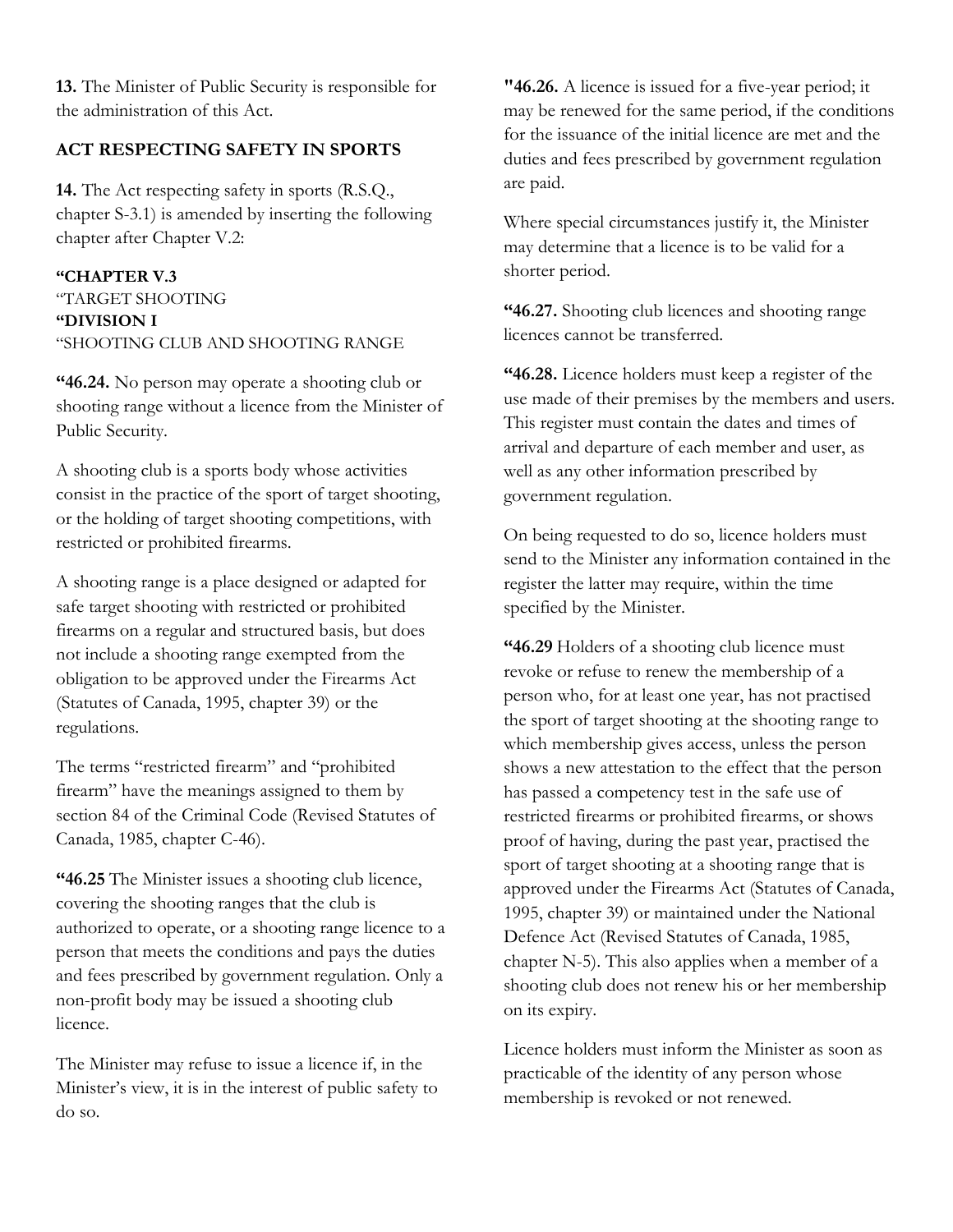**"46.30.** A licence holder must ensure compliance with the requirements set out in sections 46.41 and 46.42.

**"46.31.** A licence holder or person responsible for a shooting club or shooting range must immediately report to the police any behaviour of a member or user with a fiream that may compromise the safety of that person or another person, providing the police only with such information as is required to facilitate police intervention.

A person cannot be prosecuted for acts performed in good faith in accordance with this section.

No person may divulge or be compelled to divulge the identity of a person who acts in accordance with this section, despite section 40 of the Act respecting the protection of personal information in the private sector (chapter P-39.1).

**"46.32.** The Minister may appoint the inspectors required to verify compliance with this chapter and the regulations under this chapter.

Inspectors thus appointed may, in the exercise of their duties,

1° enter a shooting club or shooting range at any reasonable time in order to run tests, take photographs, make recordings or examine the equipment and installations occupying the premises or used for competitions;

2° examine and copy the licence holder's books, registers, accounts, files and other documents;

3° demand any information relating to the application of this chapter and the regulations under this chapter;

4° require a person to prove his or her membership in a shooting club; and

5° require a person on the premises to give reasonable assistance and to accompany the inspector on the inspection of the premises.

**"46.33.** The Minister may also appoint persons to investigate offences against this chapter and the regulations under this chapter.

**"46.34.** Persons carrying out an inspection or investigation must, on request, show a certificate of authority signed by the Minister.

**"46.35.** It is forbidden to hinder an inspector in the exercise of his or her duties in any way, to deceive or attempt to deceive an inspector through concealment or by making false or misleading declarations, or to refuse to provide documents or information an inspector may require under this division or a regulation under this division. This also applies in the case of an investigator.

**"46.36.** Inspectors and investigators cannot be prosecuted for acts performed in good faith in the exercise of their duties.

**"46.37.** The Minister may modify, suspend, cancel, revoke or refuse to renew the licence of a licence holder who:

1° has been found guilty of an offence against this division or a regulation under this division;

2° no longer meets the conditions for a licence to be issued;

3° does not meet the requirements set out in sections 46.28 to 46.31;

4° is not ensuring compliance with a safety regulation under this Act;

5° did not obtain approval under the Firearms Act (Statutes of Canada, 1995, chapter 39) within 12 months following the date the licence was issued, or is no longer approved under that Act;

6° is not in operation within 12 months following the date the approval is granted, or has ceased operations permanently or for at least 12 months; or

7° represents, in the Minister's view, a risk to public safety.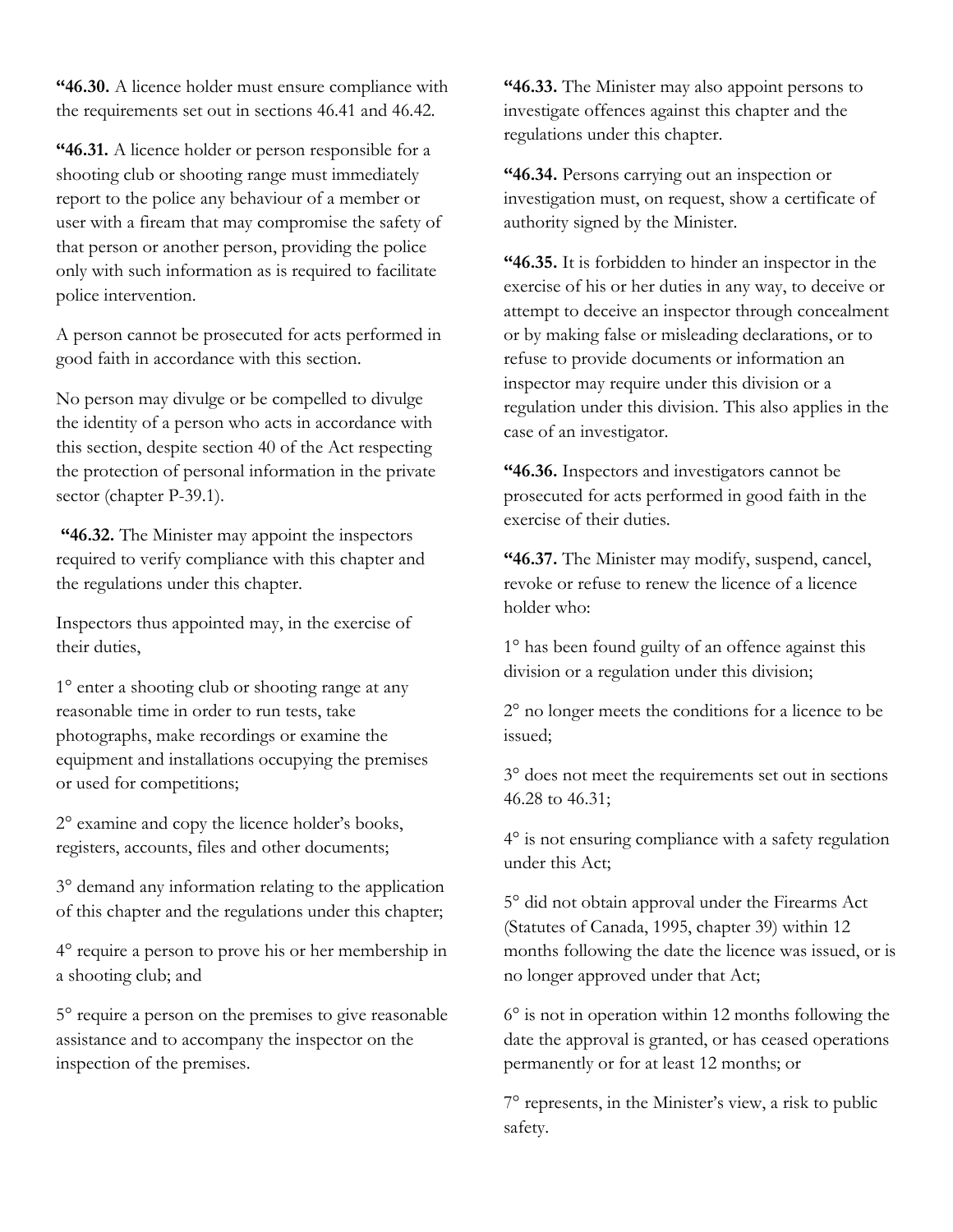**"46.38.** The Minister must, before modifying, suspending, cancelling, revoking or refusing to issue or renew a licence, notify the applicant or licence holder in writing as prescribed by section 5 of the Act respecting administrative justice (chapter J-3) and grant the applicant or licence holder at least 10 days following receipt of notification to submit observations.

The Minister gives written notice of the decision, including reasons, to the applicant or licence holder.

**"46.39.** The application of sections 20 and 21, 26 to 30 and 47 to 53 with regard to the sport of target shooting covered by this chapter is under the authority of the Minister of Public Security, with the necessary modifications.

**"46.40.** With the exception of the power to adopt or amend a regulation, the Minister may entrust all or part of the Minister's responsibilities under this division to any person the Minister designates.

#### **"DIVISION II**

"MEMBERS OF A SHOOTING CLUB AND USERS OF A SHOOTING RANGE

**"46.41.** No person may frequent a shooting range to use a restricted firearm or a prohibited firearm without being a member of a shooting club or being invited under the immediate supervision of a member. This section does not apply to public officers within the meaning of section 117.07 of the Criminal Code (Revised Statutes of Canada, 1985, chapter C-46).

**"46.42.** To be a member of a shooting club, the applicant must take a competency test in the safe practice of the sport of target shooting with restricted firearms or prohibited firearms and provide the operator with an attestation showing that the applicant has passed the test. The subjects covered by the test are determined by regulation of the Minister and the test is supervised by an instructor appointed by the Minister or appointed by a person designated by the Minister. The attestation is issued by the instructor.

With regard to the persons they test, instructors are subject to the same obligation to report unsafe behaviour as are shooting club members under section 46.43. Licence holders and persons responsible for shooting clubs or shooting ranges are subject to the same obligation to report unsafe behaviour as is provided for in section 46.31.These persons also enjoy the same protections as are granted in those sections.

The Minister may, by regulation, require members to take and successfully complete any form of training, at the times determined by the Minister.

**"46.43.** A member of a shooting club or user of a shooting range must immediately report to the licence holder or the person responsible for the shooting club or shooting range any behaviour of another member or user with a firearm that may compromise the safety of that person or another person. A person cannot be prosecuted for acts performed in good faith in accordance with this section.

No person may divulge or be compelled to divulge the identity of a person who acts in accordance with this section, despite section 40 of the Act respecting the protection of personal information in the private sector (chapter P-39.1)."

**15.** Section 53.1 of the Act is amended

1° by inserting "or 46.25" after "in section 46" and "or 46.37" after "in section 46.1";

2° by inserting "of the board or, if applicable, of the Minister of Public Security," after "contest the decision";

3° by adding the following paragraph: "When assessing the facts or the law, the Tribunal may not substitute its assessment of public security for that made by the Minister of Public Security in making a decision under section 46.25 or 46.37."

**16.** Section 58 of the Act is amended by adding the following paragraph at the end of the second paragraph: